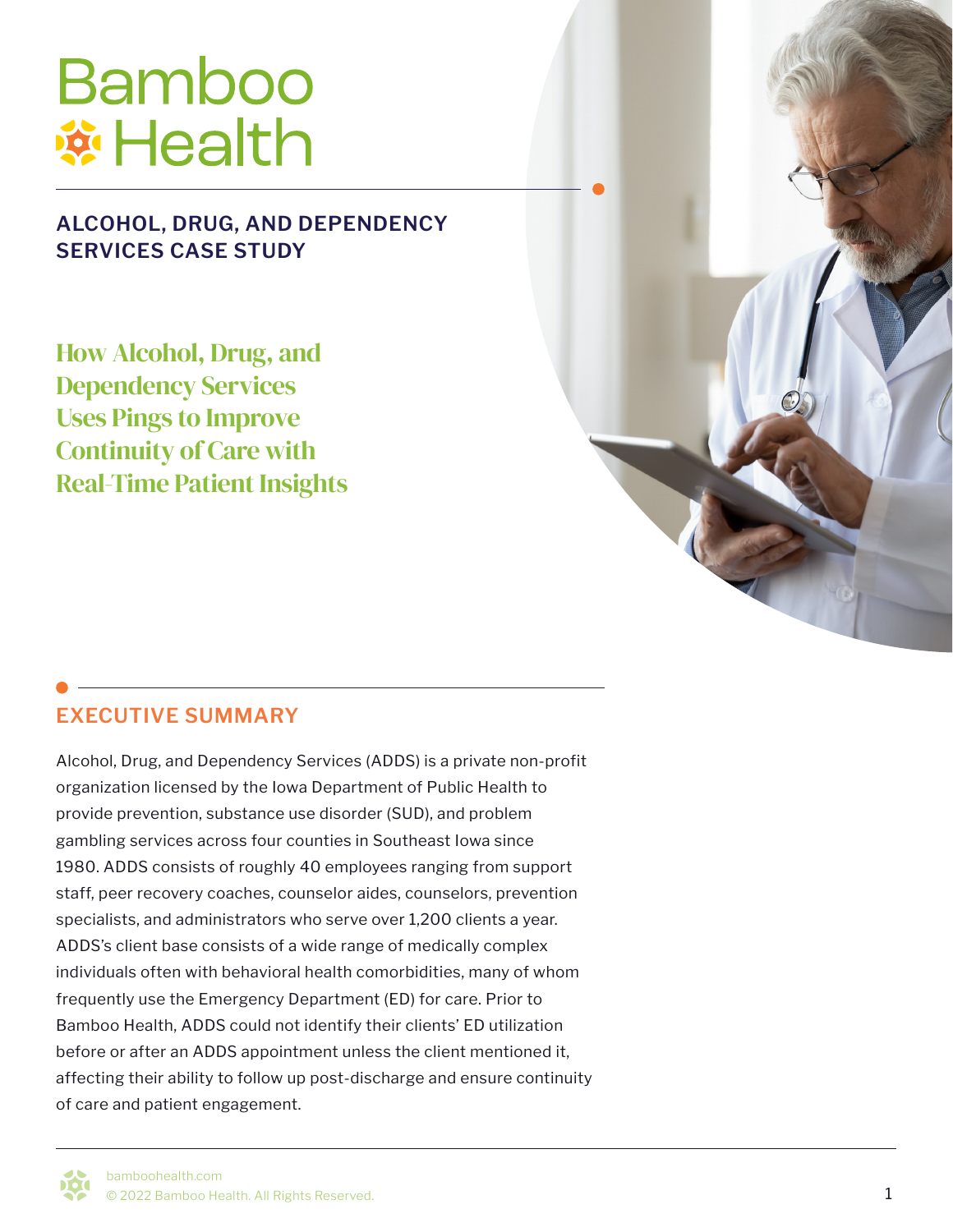ADDS is a member and stakeholder of the Integrated Behavioral Health Network (IBHN), an Iowa network of behavioral health agencies working together to improve care quality, patient experience, and clinician work environments, while also reducing total cost of care. IBHN was connected to Bamboo Health after the Iowa Health Information Network (IHIN), the official statewide health information exchange, partnered with Bamboo Health to provide real-time notifications and critical patient context to treating providers within IHIN's network. From there, IBHN introduced ADDS to Bamboo Health.

"One of our biggest goals is to help prepare our agencies for value-based care success," said Jessica Jankowski, COO of IBHN. "Pings is a no brainer in terms of a tool that allows our agencies to effectively manage vulnerable populations, collaborate on care plans, and engage their patients. In fact, I have proposed that all members of IBHN get on the Pings platform."

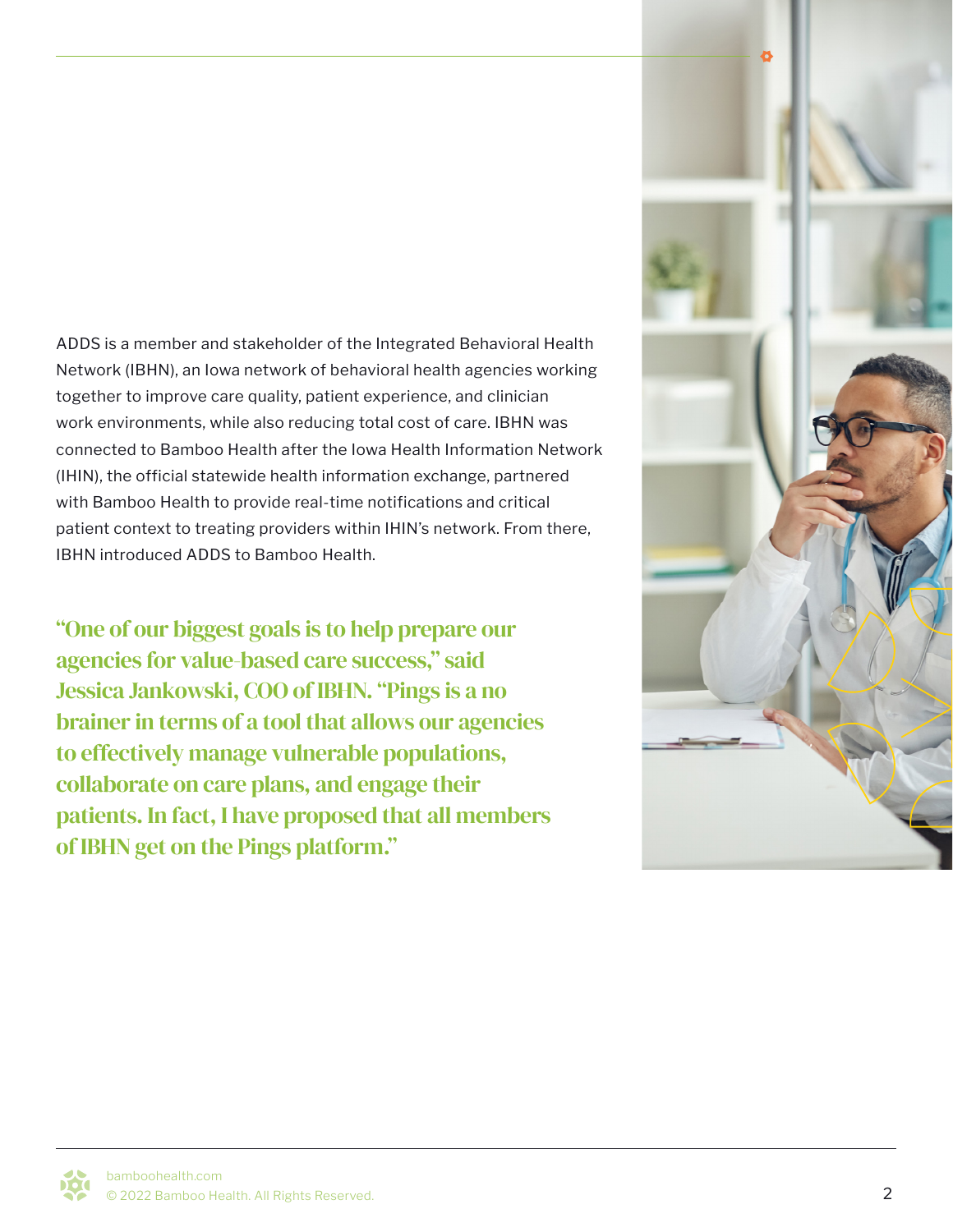## The Solution

ADDS implemented Pings in October 2020 to get real-time notifications and insights on patient care events occurring across the continuum and immediately started receiving Pings when they went live. The Bamboo Health team worked closely with ADDS's Associate Director for Treatment Services, Nicolas Foss, to ensure the Pings platform was seamlessly implemented across the ADDS team. Bamboo Health team members provided onboarding and training to ADDS, and helped rollout daily workflows within the platform that best fit the ADDS teams' needs. This included creating customizable filters that highlights the patient information most

critical to their care coordination goals. Foss elects to receive email notifications for Pings (SMS and notifications through the Pings web application are other options for him and his team).

As ADDS's Bamboo Health point person, Foss easily creates filters for real-time notifications he and his team need to track care events outside of their facility, including different combinations of tags such as "high utilizer," "high risk," "pregnant," "injection drug use," and specific mental health diagnoses. Below is an example of Foss and his teams' daily workflows using the Pings tool:



ADDS **receives a Ping in real time** via email of a client with SUD discharged from the ED with a new mental health diagnosis.



The Associate Director for Treatment Services **reviews the client's care encounter,** accesses the client's care team (PCP, recovery coach, and counseling supervisor) contact information in the Pings platform, and makes outreach to all of them to inform them of the client's recent care encounter.



The ADDS Associate Director and **client's care team quickly collaborate on a proper care**  plan for the client, and the recovery coach reaches out to the client via phone.



The recovery coach connects with the client and **determines next steps in their care** and recovery journey, including scheduling follow-up care appointments at ADDS to discuss entering inpatient care.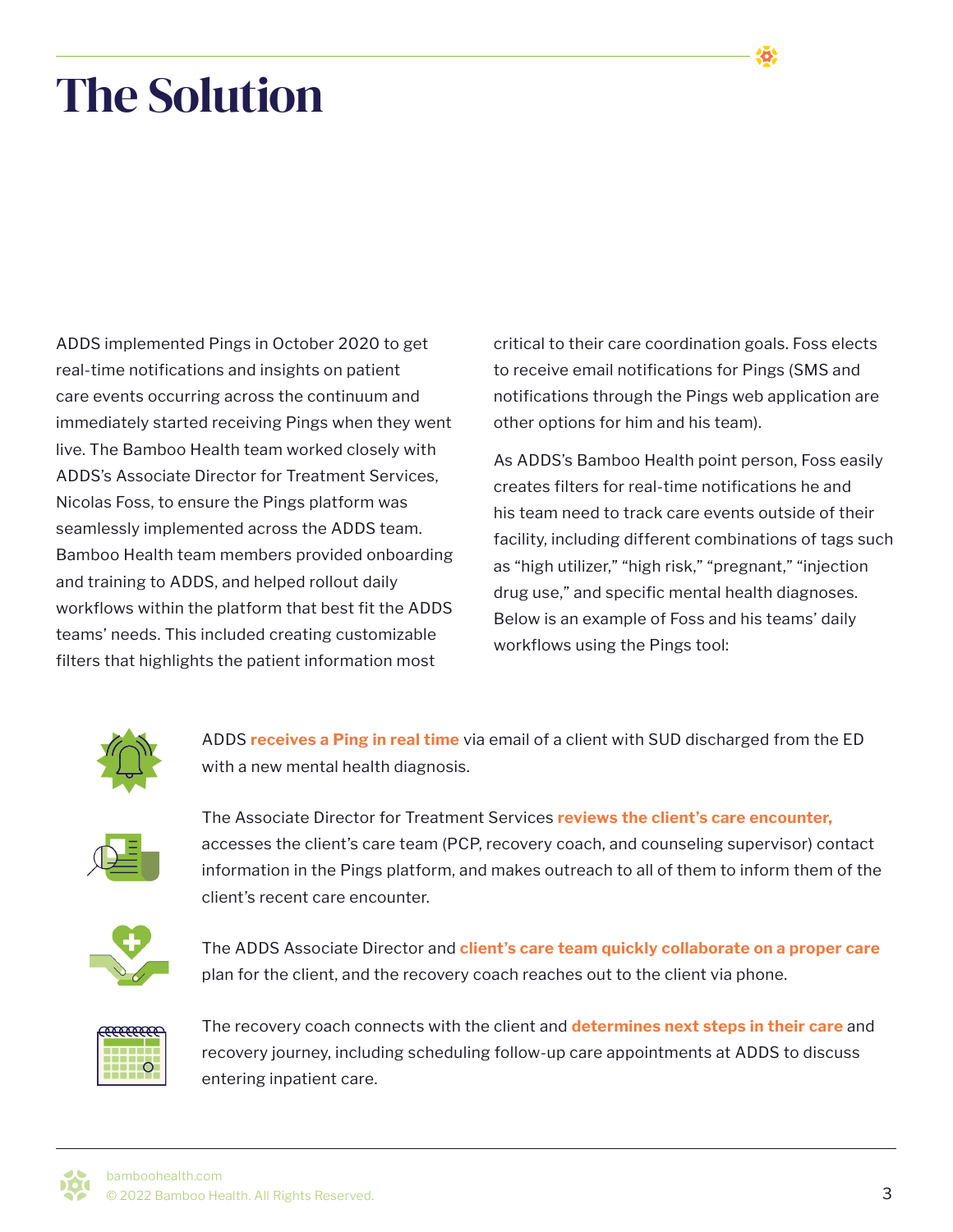## The Results

#### **A PING HELPS MALE CLIENT WITH SUD ENTER INPATIENT CARE**

ADDS received a Ping for a male client in his 30s who was discharged from the ED. While reviewing the Ping, ADDS found that the patient had been at the ED as a consequence of his use of alcohol and opioids. The Ping was forwarded to the client's counselor and recovery coach and when they called him at his home, he was intoxicated, dissociating, and in need of immediate care. The recovery coach called the police to check in on him and he was taken back to the hospital. ADDS has been working with him ever since and the client has successfully completed detox and is currently in inpatient care.

#### **MENTAL HEALTH DIAGNOSIS SURFACED IN A PING HELPS PREGNANT CLIENT OBTAIN NEEDED CARE**

ADDS received a Ping for a pregnant client who uses drugs and given a suicidal ideation diagnosis along with additional mental health diagnoses upon discharge from the hospital. The Ping was forwarded to the client's counselor and recovery coach, who then performed outreach. Upon speaking with the client and reviewing her treatment options, the team decided that inpatient treatment was necessary. The patient was brought in to an inpatient facility where she has been receiving care since.

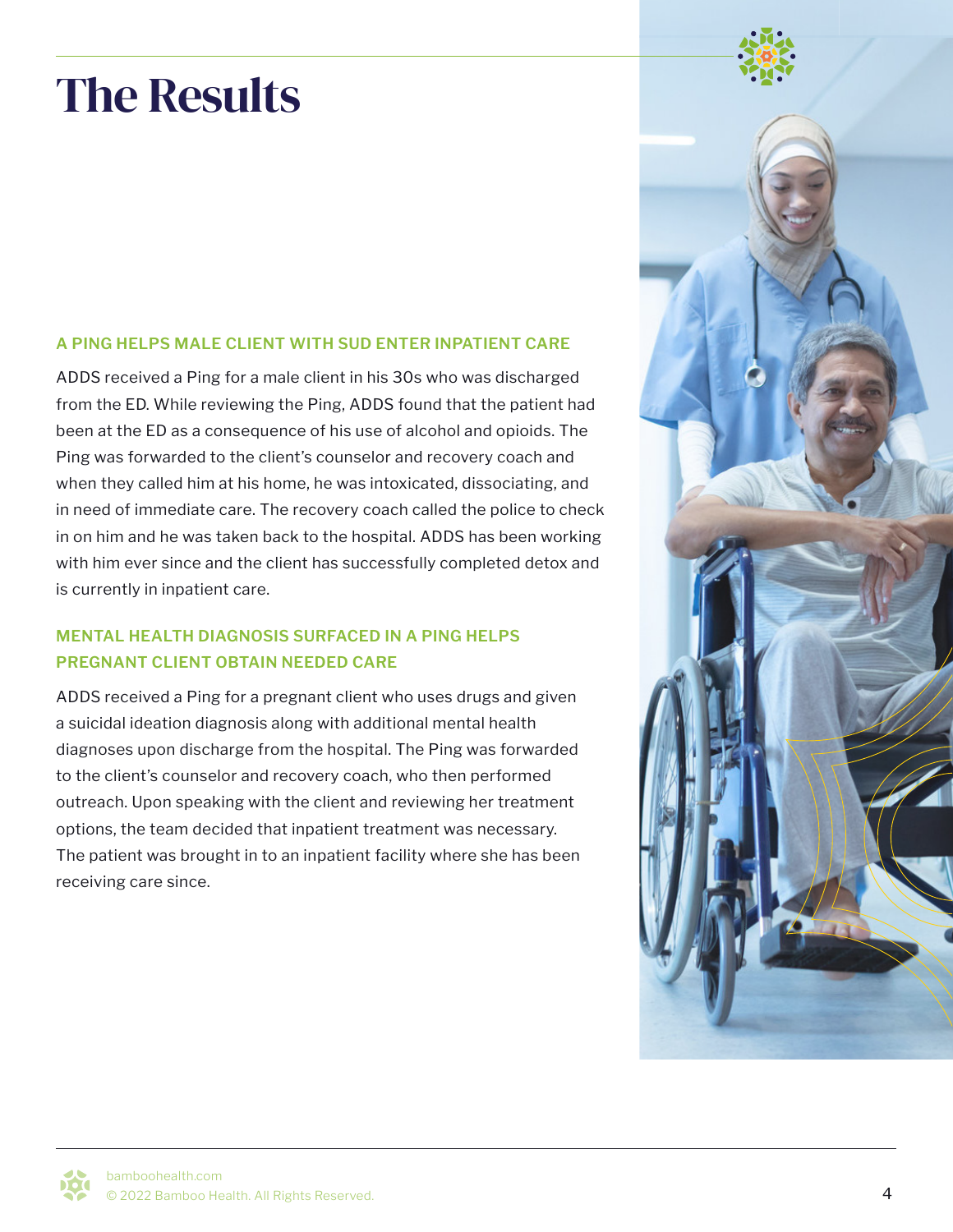

By implementing Pings, the ADDS team receives the necessary real-time visibility into their clients' ED and other acute care events. With these real-time insights, the ADDS team can proactively schedule follow-up visits as needed to ensure clients receive the proper care and treatment services. This enables ADDS to improve patient engagement efforts and prevent potential admissions and readmissions to the ED. Moreover, while ADDS is not currently participating in any value-based contracts, they are now better suited to do so by having the ability to produce data showing quality outcomes directly from the Pings platform for their high-risk clients.

"It's not enough just to provide counseling services; We need to be able to aggressively engage our clients to understand their care utilization and needs outside of our center. Pings gives us actionable intelligence in real time so we can provide the best quality care to our clients."

> *– Nicolas Foss, MS, IADC, BACC, ICGC-II, Associate Director for Treatment Services*